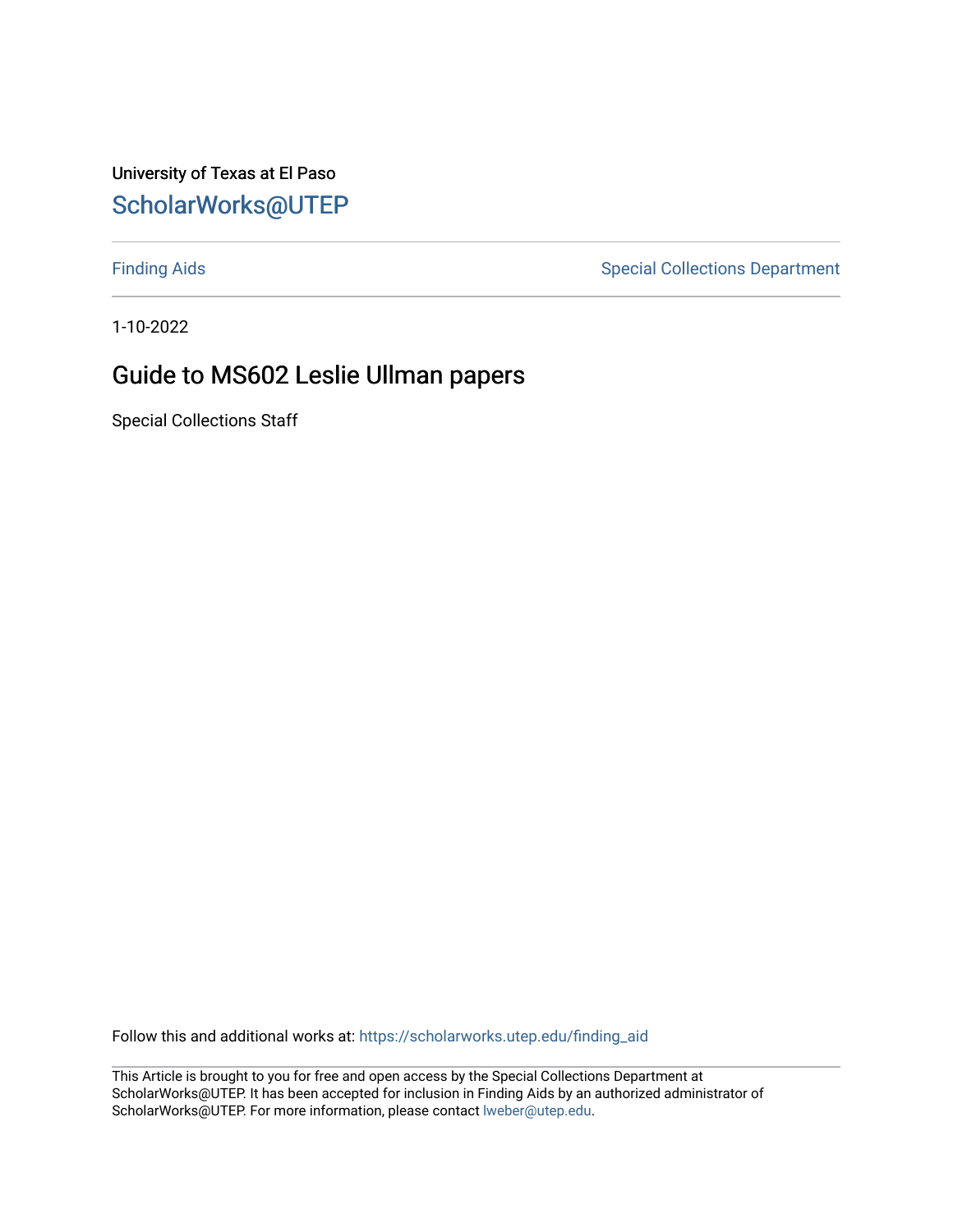Guide to

### MS602

#### Leslie Ullman papers

Span Dates, 1966 – 2011 Bulk Dates, 1980s – 2000s

6 feet (linear)

Processed by Staff January 10, 2022

Donated by Leslie Ullman, 2014.

Citation: Leslie Ullman papers, MS602, C.L. Sonnichsen Special Collections Department. The University of Texas at El Paso Library.

> C.L. Sonnichsen Special Collections Department University of Texas at El Paso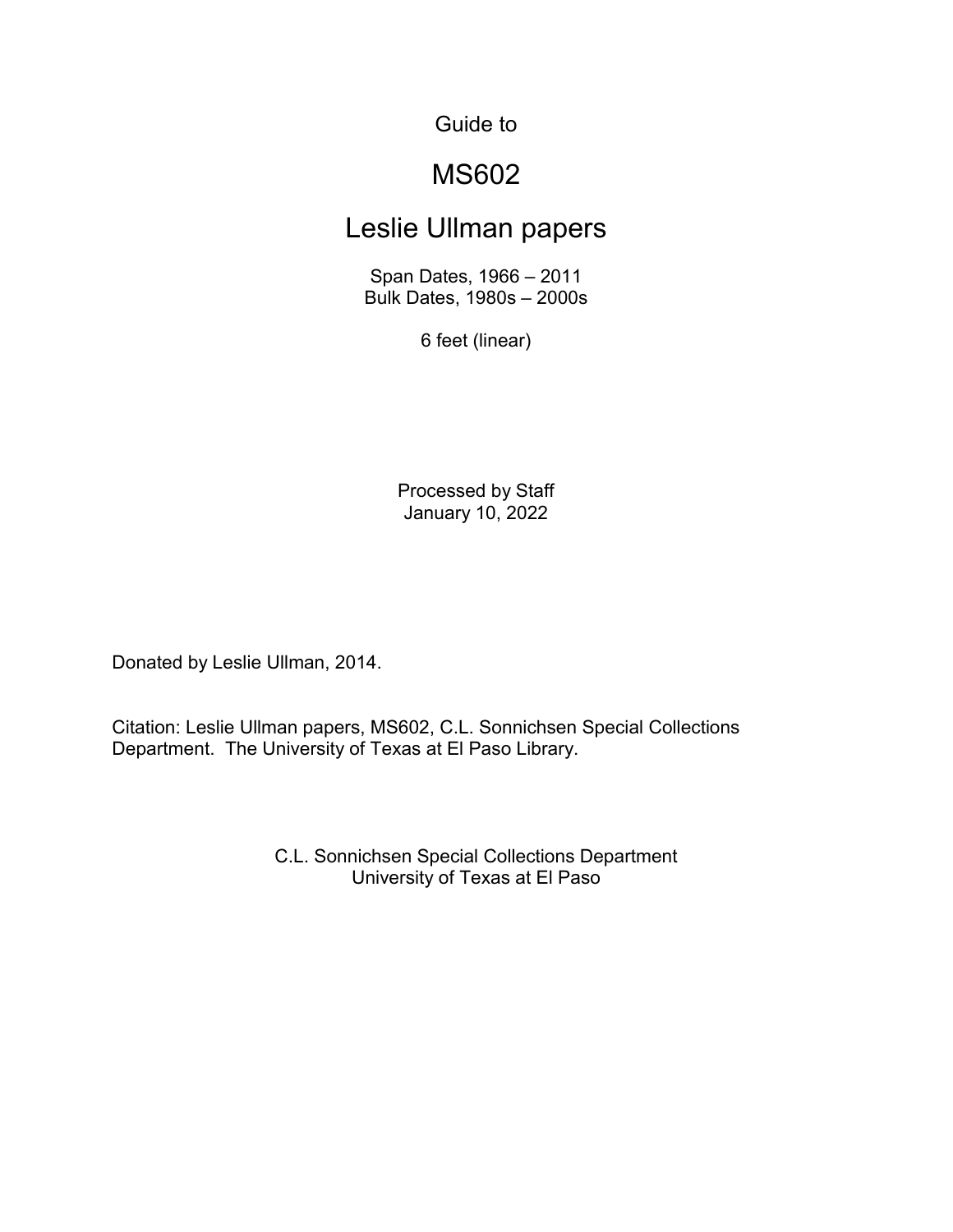# **Biography**

Leslie Ullman (born 1947) is an award-winning poet, writing consultant, and Professor Emerita at the University of Texas at El Paso (UTEP). Ullman graduated from Skidmore College and received her MFA in creative writing from the University of Iowa. She taught for twenty-seven years at UTEP and established the Bilingual MFA Program at the school. Ullman's works of poetry include *Natural Histories, Dreams by No One's Daughter, Slow Work through Sand,* and *Progress on the Subject of Immensity.*

Ullman is also a certified ski instructor and creates jewelry.

[Source: [http://www.leslieullman.com/BioLeslieUllman.htm\]](http://www.leslieullman.com/BioLeslieUllman.htm)

#### **Series Description or Arrangement**

Materials left in the order found by the archivist.

## **Scope and Content Note**

The Leslie Ullman papers date 1966 – 2011, bulk 1980s – 2000s. The papers document Ullman's writings and research interests. Types of materials include correspondence, photographs, journals, and other materials.

#### **Provenance Statement**

Donated by Leslie Ullman in 2014.

## **Restrictions**

Student work is restricted.

## **Literary Rights Statement**

Permission to publish material from these papers must be obtained from the C. L. Sonnichsen Special Collections Department, the University of Texas at El Paso Library. Citation should read, Leslie Ullman papers, MS602, C. L. Sonnichsen Special Collections Department, the University of Texas at El Paso Library.

## **Notes to the Researcher**

See also: UTEP Faculty book collection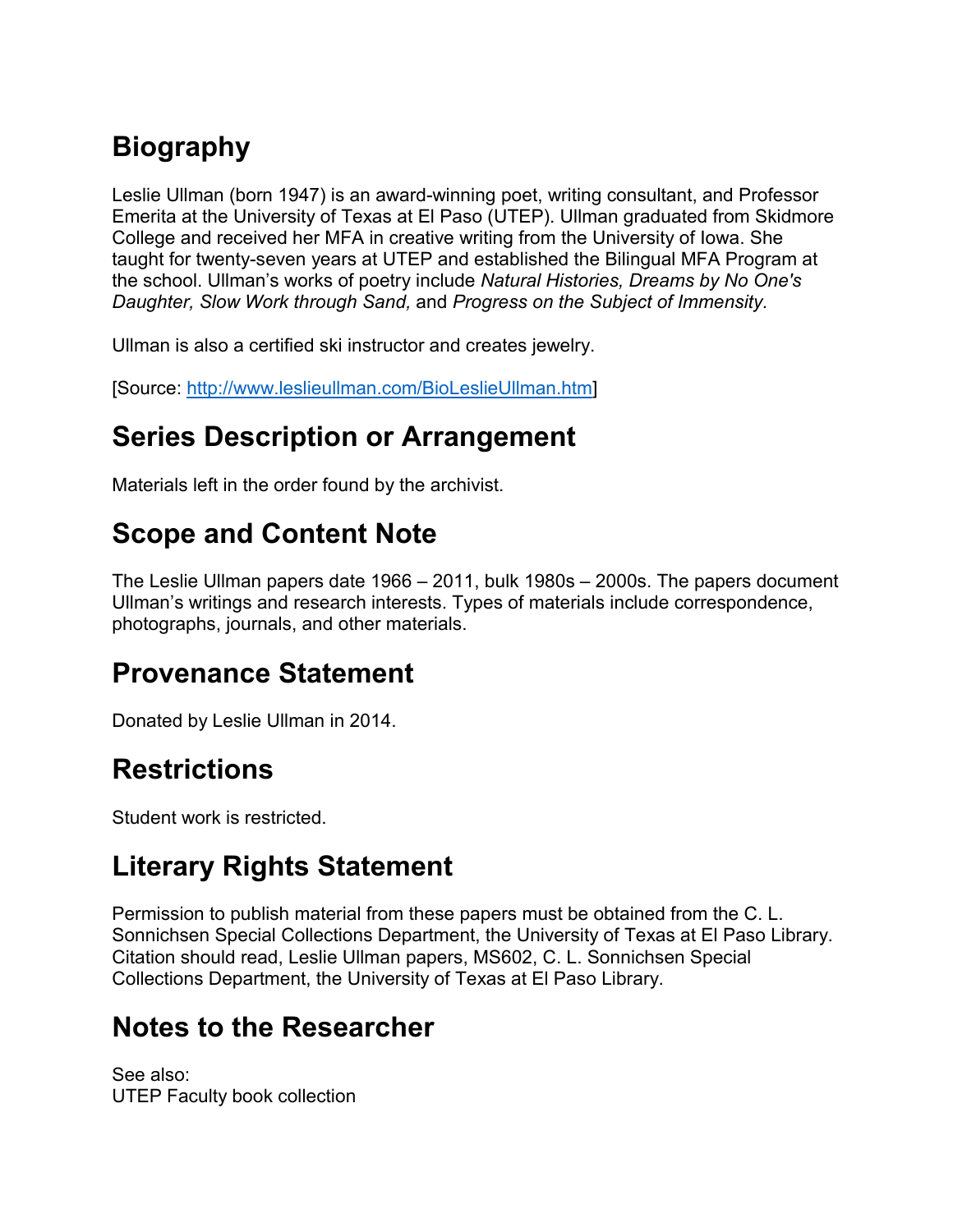## **Container List**

| Box #          | Folder#        | Title                                          | Date             |
|----------------|----------------|------------------------------------------------|------------------|
| 1              | 1              | <b>Biographical information</b>                | undated          |
| 1              | $\overline{2}$ | Class syllabus 3525                            | undated          |
| 1              | $\overline{3}$ | <b>Correspondence from Claudia Rivers</b>      | 2011             |
| 1              | $\overline{4}$ | Correspondence and drafts                      | undated          |
| 1              | $\overline{5}$ | Thesis? on Ullman's Slow Work                  | 2000             |
|                |                | through Sand                                   |                  |
| 1              | 6              | Correspondence, student work                   | 1988, undated    |
|                |                | [STUDENT WORK IS RESTRICTED]                   |                  |
| 1              | $\overline{7}$ | Correspondence                                 | undated          |
| 1              | 8              | Syllabi, notes, exams                          | undated          |
| 1              | 9              | Course syllabi, notes 3565                     | undated          |
| 1              | 10             | Forms of poetry CRN 5365                       | undated          |
|                | 11             | Interview of Ullman, class notes               |                  |
| 1              | 12             | Quadrille Vol. 5, No. 3 [Ullman was            | undated          |
|                |                | acting editor]                                 |                  |
| 1              | 13             | Advanced poetry workshop binder                | 2005             |
| 1              | 14             | <b>Contemporary American Poetry</b>            | 2003             |
|                |                | handout                                        |                  |
| $\mathbf 1$    | 15             | Literary non-fiction                           | 2000             |
| 1              | 16             | Personal essay                                 | Circa 1980s      |
| 1              | 17             | English memoir                                 | 1996             |
| 1              |                | Books and journals: Kenyon Review [3           | 1996; 1990s;     |
|                |                | copies]; Contemporary American                 | 2001; 1979       |
|                |                | Poetry 11 <sup>th</sup> Edition; Five Missouri |                  |
|                |                | Poets                                          |                  |
| 1              |                | Newsletter, Vol. 17, No. 13                    | 2005             |
| 1              |                | Iron Horse Literary Review                     | <b>Fall 2005</b> |
| 1              |                | Descant 41                                     | Summer 1983      |
| 1              |                | Three Rivers poetry journals 17/18             | 1981             |
| 1              |                | <b>Border Senses EPI Center</b>                | 2006             |
| $\overline{1}$ |                | Concentrates on El Paso                        | undated          |
| 1              | -----          | <b>Border Senses Vol X</b>                     | <b>Fall 2005</b> |
| 1              |                | Poetry                                         | January 2002     |
| 1              |                | The ARK Rivers Review, a Special               | undated          |
| 1              |                | The Poet Issue                                 | 1978             |
| 1              |                | Southern Indiana Review                        | 2001             |
| 1              |                | <b>Colorado Review XXVI</b>                    | Spring/Summer    |
|                |                |                                                | 1999             |
| $\overline{2}$ | $\mathbf 1$    | Photos of all Ullman and Clippings,            | 1980             |
|                |                | Including UTEP's Poet                          |                  |
| 2              | 2              | <b>Biography Correspondence, Poetry</b>        | undated          |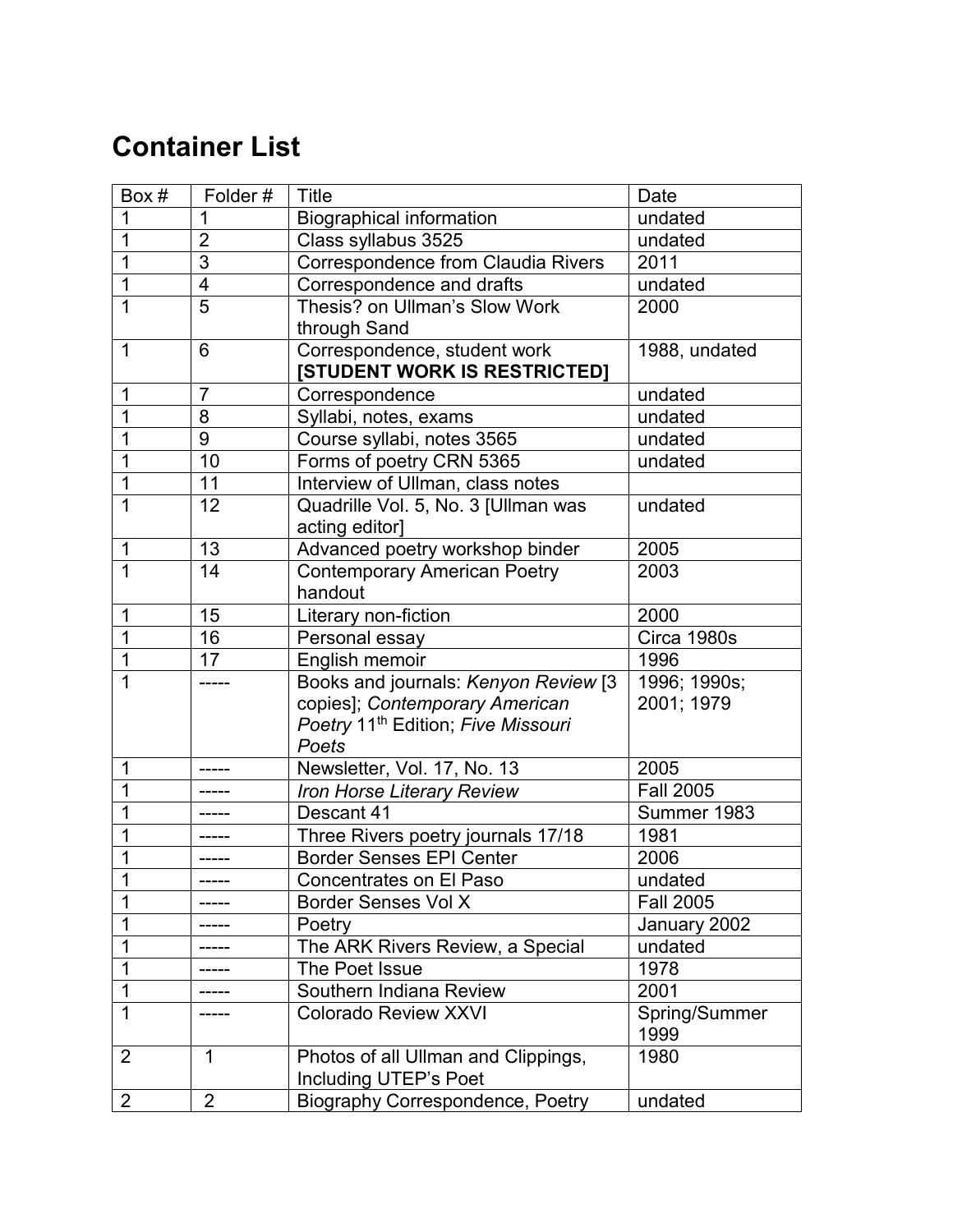|                |                | Copies                                                                                                                                                                                                                                                                                                                                                                                    |                                                                                                                                   |
|----------------|----------------|-------------------------------------------------------------------------------------------------------------------------------------------------------------------------------------------------------------------------------------------------------------------------------------------------------------------------------------------------------------------------------------------|-----------------------------------------------------------------------------------------------------------------------------------|
| $\overline{2}$ | 3              | Correspondence                                                                                                                                                                                                                                                                                                                                                                            | 1998                                                                                                                              |
| $\overline{2}$ | 4              | Letters                                                                                                                                                                                                                                                                                                                                                                                   | 1986-1988                                                                                                                         |
| $\overline{2}$ | 5              | Drafts, Some in Spanish                                                                                                                                                                                                                                                                                                                                                                   | undated                                                                                                                           |
| $\overline{2}$ | 6              | Correspondence Kansas City Star                                                                                                                                                                                                                                                                                                                                                           | 1978                                                                                                                              |
| $\overline{2}$ | $\overline{7}$ | Clippings                                                                                                                                                                                                                                                                                                                                                                                 |                                                                                                                                   |
|                |                | Correspondence SMU and Indiana<br><b>UNIV</b>                                                                                                                                                                                                                                                                                                                                             | 1986                                                                                                                              |
| 2              | 8              | Correspondence BLURBS and more                                                                                                                                                                                                                                                                                                                                                            | 1980s                                                                                                                             |
| $\overline{2}$ | 9              | 11 Units of Pittsburg                                                                                                                                                                                                                                                                                                                                                                     | 1988                                                                                                                              |
| $\overline{2}$ | 10             | Pittsburg                                                                                                                                                                                                                                                                                                                                                                                 | 1987                                                                                                                              |
| $\overline{2}$ | 11             | Manuscript slow work Through Sand                                                                                                                                                                                                                                                                                                                                                         | undated                                                                                                                           |
| $\overline{2}$ | 12             | Manuscripts and Correspondence                                                                                                                                                                                                                                                                                                                                                            | 1979, undated                                                                                                                     |
| $\overline{2}$ | 13             | Writing Negotiations File and some<br>negotiation notes                                                                                                                                                                                                                                                                                                                                   | 1976, undated                                                                                                                     |
| $\overline{2}$ | 14             | Haven Interview with Ullman                                                                                                                                                                                                                                                                                                                                                               | undated                                                                                                                           |
| $\overline{2}$ | 15             | Marucking Info. Iowa                                                                                                                                                                                                                                                                                                                                                                      | undated                                                                                                                           |
| $\overline{2}$ | 16             | <b>Natural Histories</b>                                                                                                                                                                                                                                                                                                                                                                  | undated                                                                                                                           |
| $\overline{2}$ | 17             | Santa Fe                                                                                                                                                                                                                                                                                                                                                                                  | undated                                                                                                                           |
| $\overline{2}$ | 18             | <b>Talks and Readings</b>                                                                                                                                                                                                                                                                                                                                                                 | undated                                                                                                                           |
| $\overline{2}$ | 19             | Yale                                                                                                                                                                                                                                                                                                                                                                                      | undated                                                                                                                           |
| $\overline{2}$ | 20             | Products and cost comparison                                                                                                                                                                                                                                                                                                                                                              | undated                                                                                                                           |
| $\overline{2}$ | 21             | Peru and Columbia readings                                                                                                                                                                                                                                                                                                                                                                | undated                                                                                                                           |
| $\overline{2}$ | 22             | Journal experts and more                                                                                                                                                                                                                                                                                                                                                                  | $\overline{1972}$ - 1979                                                                                                          |
| $\overline{2}$ | 23             | The Teaching Poet and More                                                                                                                                                                                                                                                                                                                                                                | undated                                                                                                                           |
| $\overline{2}$ | 24             | <b>Creative Writing 3372</b>                                                                                                                                                                                                                                                                                                                                                              | <b>Fall 2005</b>                                                                                                                  |
| $\overline{2}$ | 25             | Photos, Yale award, Uncorrected page<br><b>Proofs Natural Histories</b>                                                                                                                                                                                                                                                                                                                   | 1979                                                                                                                              |
| $\overline{2}$ | 26             | Photos, Yale award unconverted page<br>proofs                                                                                                                                                                                                                                                                                                                                             | 1988                                                                                                                              |
| $\overline{2}$ | 27             | <b>Hedonism and Problems and Exam</b><br>Philosophy Paper from Skidmore<br>college? GREEN BINDER                                                                                                                                                                                                                                                                                          | 1966                                                                                                                              |
| 2              | 28             | Literatura Nortena Books; Slow Work<br>through Sand paper book, Dreams by<br>No One's Daughter, Natural histories,<br>paperback, Magazine New Yorker,<br>Magazine Horseplay, Magazine New<br>Yorker pg.28, --- Poems for Unicef,<br>Just like a women Magazine,<br>Penbroke Magazine 41 p4-9, Folio,<br>Woman's Review of Books, Writers<br>Chronical Vol 40 No. 3, Tenure<br>application | 1998; 1987; 1979;<br>14 September<br>1977; September<br>1997; July 20,<br>1987; 2009;<br>December 2009;<br>December 2007;<br>1989 |
| 2              | 29             | Articles by Ullman, 30 plaque for                                                                                                                                                                                                                                                                                                                                                         | 2001                                                                                                                              |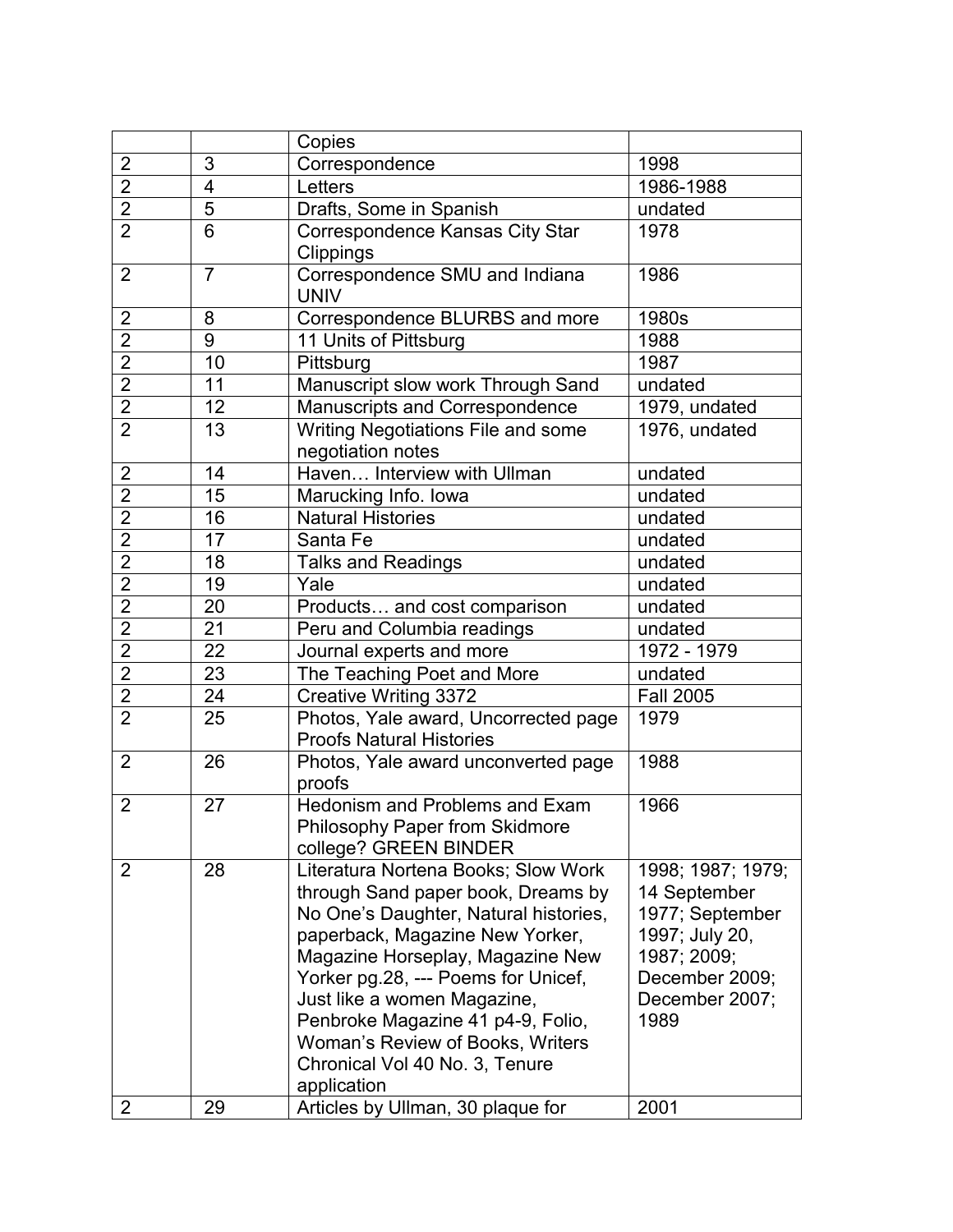|                |                | excellence in teaching                  |                  |
|----------------|----------------|-----------------------------------------|------------------|
| $\mathbf{3}$   | $\mathbf 1$    | <b>Smartish Pace Issue 16</b>           | 2009             |
| $\overline{3}$ | $\overline{2}$ | <b>Blue Mesa Review</b>                 | Spring 1989      |
| $\overline{3}$ | 3              | Chinese Poetry and the American         | 1981             |
|                |                | Imagination Dronwood? 17                |                  |
| 3              | 4              | Poet Lore                               | Fall/Winter 2008 |
| $\overline{3}$ | 5              | The MacGuffin Vol. XXIV No. 3           | September 2008   |
| 3              | 6              | The American Voice Poetry               | Spring 1998      |
| 3              | $\overline{7}$ | <b>High Plains list Review</b>          | <b>Fall 1991</b> |
| $\overline{3}$ | 8              | Prairie Schooner (2 copies)             | <b>Fall 1989</b> |
| $\overline{3}$ | 9              | <b>Clackamas Literary Review Vol VI</b> | <b>Fall 2003</b> |
|                |                | <b>Issue 11</b>                         |                  |
| 3              | 10             | Colorado Review 2 XXI                   | <b>Fall 1994</b> |
| $\overline{3}$ | 11             | <b>Cimarron Review Special Feature</b>  | <b>July 1990</b> |
|                |                | contemporary Danish Poetry and          |                  |
|                |                | prose in translation                    |                  |
| 3              | 12             | The Literary Review Vol. 44 No. 1 (2)   | <b>Fall 2000</b> |
|                |                | copies)                                 |                  |
| 3              | 13             | <b>Green Mountain Review</b>            | 2001             |
| $\overline{3}$ | 14             | Ecotone Vol. 1, No. 1                   | Winter/September |
|                |                |                                         | 2005             |
| $\mathfrak{B}$ | 15             | The Florida Review Vol. 28 No. 1        | September 2003   |
| 3              | 16             | Five Missouri Poets, 2 copies, edited   | undated          |
|                |                | by Jim Barnes                           |                  |
| 3              | 17             | An International Anthology of Woman's   | 1999             |
|                |                | <b>Experiences in Sport</b>             |                  |
| 3              | 18             | <b>Green Mountain Review</b>            | September/Summ   |
|                |                |                                         | er 1990          |
| 3              | 19             | Green Mountain Review Vol. XXII,        | 2000             |
|                |                | No.1                                    |                  |
| 3              | 20             | Poetry International Issue 3            | 1999             |
| ্য             | 21             | Ariadne's Thread a collection of        | undated          |
|                |                | <b>Contemporary Women's Journals</b>    |                  |
| 3              | 22             | Cincinnati Review 5,1                   | 2008             |
| $\overline{3}$ | 23             | Liberte 205 French                      | undated          |
| $\overline{3}$ | 24             | The Ark river review Ullman Biography   | 1978             |
|                |                | on p. 21 2 copies (3 Poet Review)       |                  |
| 3              | 25             | Poetry                                  | August 1987      |
| $\sqrt{3}$     | 26             | Poetry                                  | February 1989    |
| 3              | 27             | Poetry, 2 Copies                        | November 1990    |
| $\overline{3}$ | 28             | Poetry, 2 Copies                        | January 1991     |
| 3              | 29             | Chokecherries                           | 2006             |
| 3              | 30             | Poetry                                  | September 1992   |
| 3              | 31             | Poetry                                  | <b>July 2000</b> |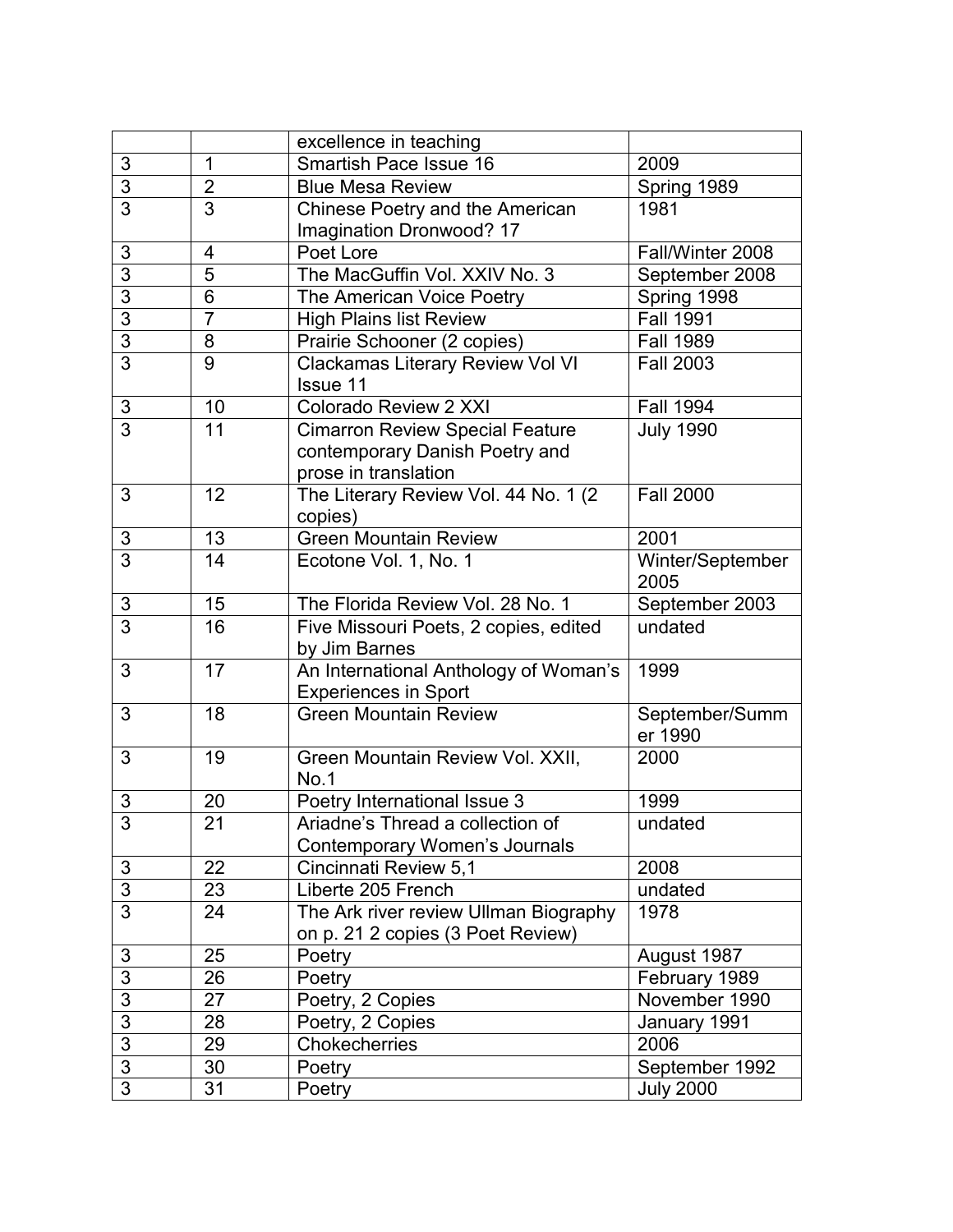| $\mathsf 3$    | 32             | <b>MOLO</b>                              | Jan 2000         |
|----------------|----------------|------------------------------------------|------------------|
| $\overline{3}$ | 33             | Spoon River Poetry Review Vol. 33        | Summer/Fall 2008 |
|                |                | No. 2                                    |                  |
| 3              | 34             | Open Places No.24                        | 1977             |
| $\overline{3}$ | 35             | Poetry                                   | <b>July 2000</b> |
| $\overline{3}$ | 36             | Southwestern American Literature 2       | Undated          |
|                |                | copies                                   |                  |
| $\mathfrak{B}$ | 37             | Poetry                                   | September 2000   |
| $\overline{3}$ | 38             | Rio Bravo Review Vol. 8 No. 2            | Spring 1989      |
| $\overline{3}$ | 39             | Wisconsin Review Vol.42 Issue 2          | September 2008   |
| $\overline{3}$ | 40             | The Chariton Review                      | Spring 2009      |
| $\overline{3}$ | 41             | The Café Review                          | Winter 2004      |
| $\overline{3}$ | 42             | Chouteau Review 2 copies                 | 1981             |
| $\overline{3}$ | 43             | <b>Blue Mesa Review Numbers</b>          | undated          |
|                |                | approaching the Millennium               |                  |
| $\sqrt{3}$     | 44             | Crazy Horse 2 copies                     | Spring 1990      |
| $\overline{3}$ | 45             | <b>Crazy Horse</b>                       | <b>Fall 1982</b> |
| $\overline{3}$ | 46             | Gulf Coast Vol. 7 No. 2                  | Summer/Fall 1995 |
| $\overline{3}$ | 47             | <b>Chouteau Review</b>                   | Winter 1980 -    |
|                |                |                                          | 1981             |
| 3              | 48             | Green Mountains Review                   | September/Summ   |
|                |                |                                          | er 1990          |
| 3              | 49             | Denver Review Vol. 22 No. 1, 2 copies    | Summer 1987      |
| $\overline{3}$ | 50             | Arts and Letters, Journal of             | <b>Fall 2008</b> |
|                |                | <b>Contemporary Culture Issue Twenty</b> |                  |
| $\overline{4}$ | $\mathbf{1}$   | Leslie Ullman PARF Form &                | 1999-2008        |
|                |                | supporting materials, tittle dies not    |                  |
|                |                | describe contents well, Includes UTEP    |                  |
|                |                | 1992/93 Report p8 Bilingual MFA,         |                  |
|                |                | IOWA, Mixed                              |                  |
| $\overline{4}$ | $\overline{2}$ | Letters of recommendation for Ullman     | 1982             |
|                |                | to other Universities, not UTEP          |                  |
| 4              | 3              | <b>Possible Titles</b>                   | undated          |
| $\overline{4}$ | 4              | Journal? Green Spiral                    | undated          |
| $\overline{4}$ | $\overline{5}$ | Correspondence                           | 1981-2009        |
| $\overline{4}$ | 6              | The Eleventh Muse                        | 1996             |
| $\overline{4}$ | $\overline{7}$ | Admissions/Award letters from Staff      | 1998             |
|                |                | and Students                             |                  |
| $\overline{4}$ | 8              | Skidmore scope Newspaper article         | December 1996    |
|                |                | and poem                                 |                  |
| 4              | 9              | The poetry miscellany 29, 2 copies       | 2002             |
|                |                | contains one poem by Ullman              |                  |
| 4              | 10             | Lit awards                               | 2002             |
|                |                | English 3460 Literary essay,             |                  |
|                |                | <b>Handwritten notes</b>                 |                  |